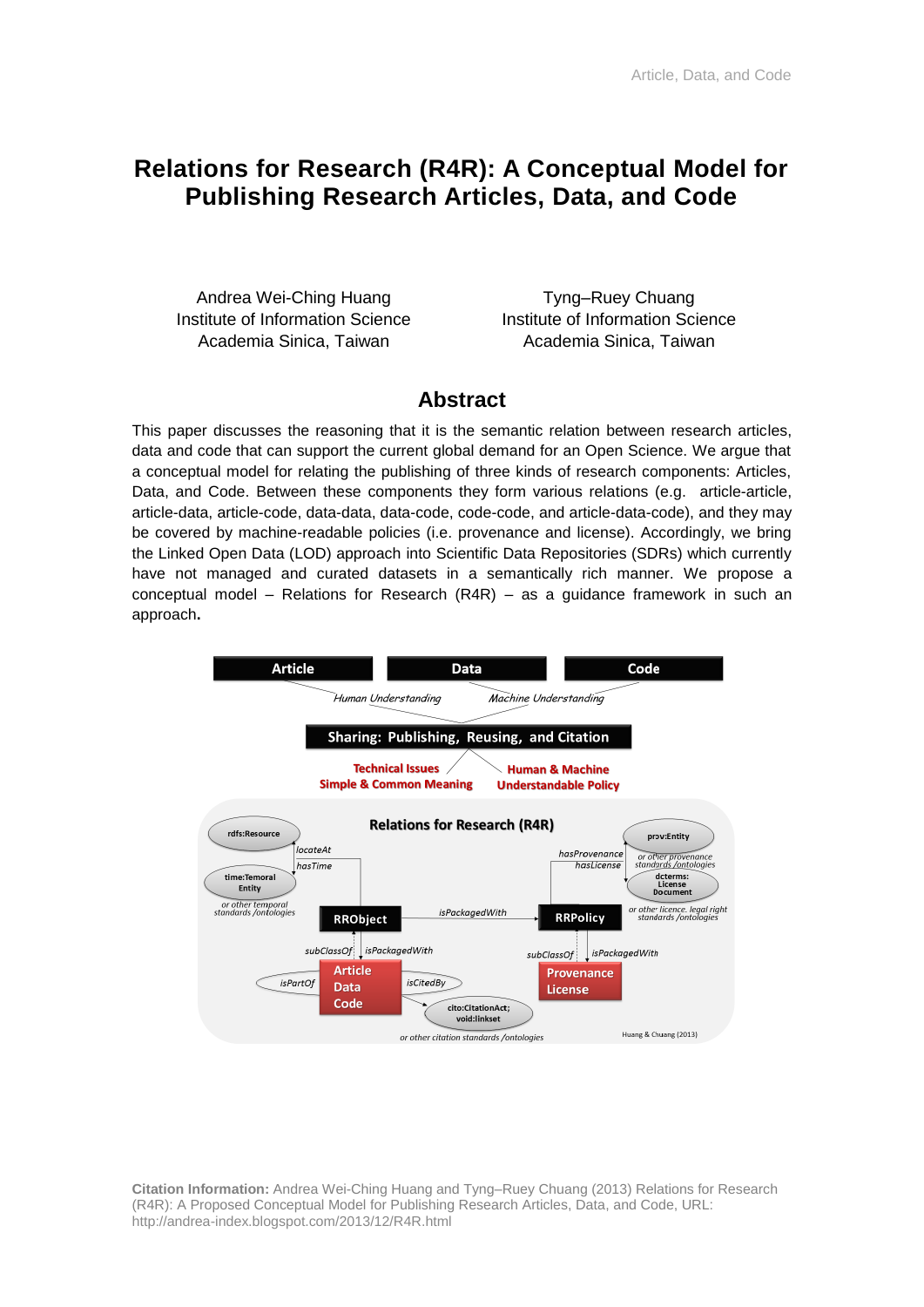### 1. **Introduction**

The year 2013 will come to an end soon. However, new progresses in scientific sharing and publishing are just beginning. The global demands on public access to research data have been [endorsed by many government policies.](http://creativecommons.org/weblog/entry/40129) The movement toward Open Science has also been welcomed by several key scientific publishing actors.

 To name just a few, Nature Publishing Group has just announced the launch of an online data journal, *[Scientific Data](http://www.nature.com/scientificdata/)*, for the open access to detailed data descriptions. The data journal, *[Earth System Science Data \(ESSD\)](http://www.earth-system-science-data.net/review/review_process_and_interactive_public_discussion.html)*, adopts a new form of the reviewing policy, which allows scientists and general public to review and comment articles. Later, these interactive comments plus author's responses and revisions are published and archived openly in fully citable and paginated forms. Web services like [figshare,](http://figshare.com/) [f1000research,](http://f1000research.com/) or [Research](http://researchcompendia.org/)  [Compendia](http://researchcompendia.org/) provide scientists new tools and alternative platforms to curate their research outputs.

 High-level requirements of science reproducibility result in the coming of a new science publishing paradigm. This paradigm requires the packaging of articles, data and code, and encourages their joint publications. The initial task has been taken by some bio-medical science practices, and until recently, the *[Executable Papers](http://www.elsevier.com/connect/executable-papers-in-computer-science-go-live-on-sciencedirect)* of ScienceDirect in computer science implemented this vision online.

 Thus rethinking the dilemma we face today is both for new possibilities and problems carried by "big data" and "open data". While we embrace the coming of big data and open research in a data-driven context, we have to tackle the data deluge problems caused by data generation, data sharing, and data publishing. Problems like data heterogeneity, interoperability, accessibility, citability, reproducibility as well as legal issues remain major challenges to the research communities.

Despite huge varieties existing in different domains, the difficulty falls into two main categories: technical issues and policy instruments. What we need are an [intelligent openness](http://codata2012.tw/news/we-will-never-get-there-but-we-have-to-keep-moving) strategy as outlined in Geoffrey Boulton's proposal that we present the scientific argument (the data and concept) together, as well as [an integrated infrastructure](http://europepmc.org/articles/PMC3383002/reload=0;jsessionid=gm12UJqjGuJlyqU2tenS.4) for this new research paradigm.

## **2. The Reasoning**

#### **Why do we need to explore semantics and semantic relations when we publish research data?**

The emerging collaboration on scientific publishing, between Scientific Data Repository (SDR) community, Library Metadata community, as well as Linked Open Data (LOD) and Semantic Web communities, suggests that the semantic discourse has an important implication on research publishing. Among these, library communities have played [a significant role in](http://eprints.whiterose.ac.uk/76107/7/WRRO_76107.pdf)  [managing research data](http://eprints.whiterose.ac.uk/76107/7/WRRO_76107.pdf) due to their expertise in managing metadata and data curation.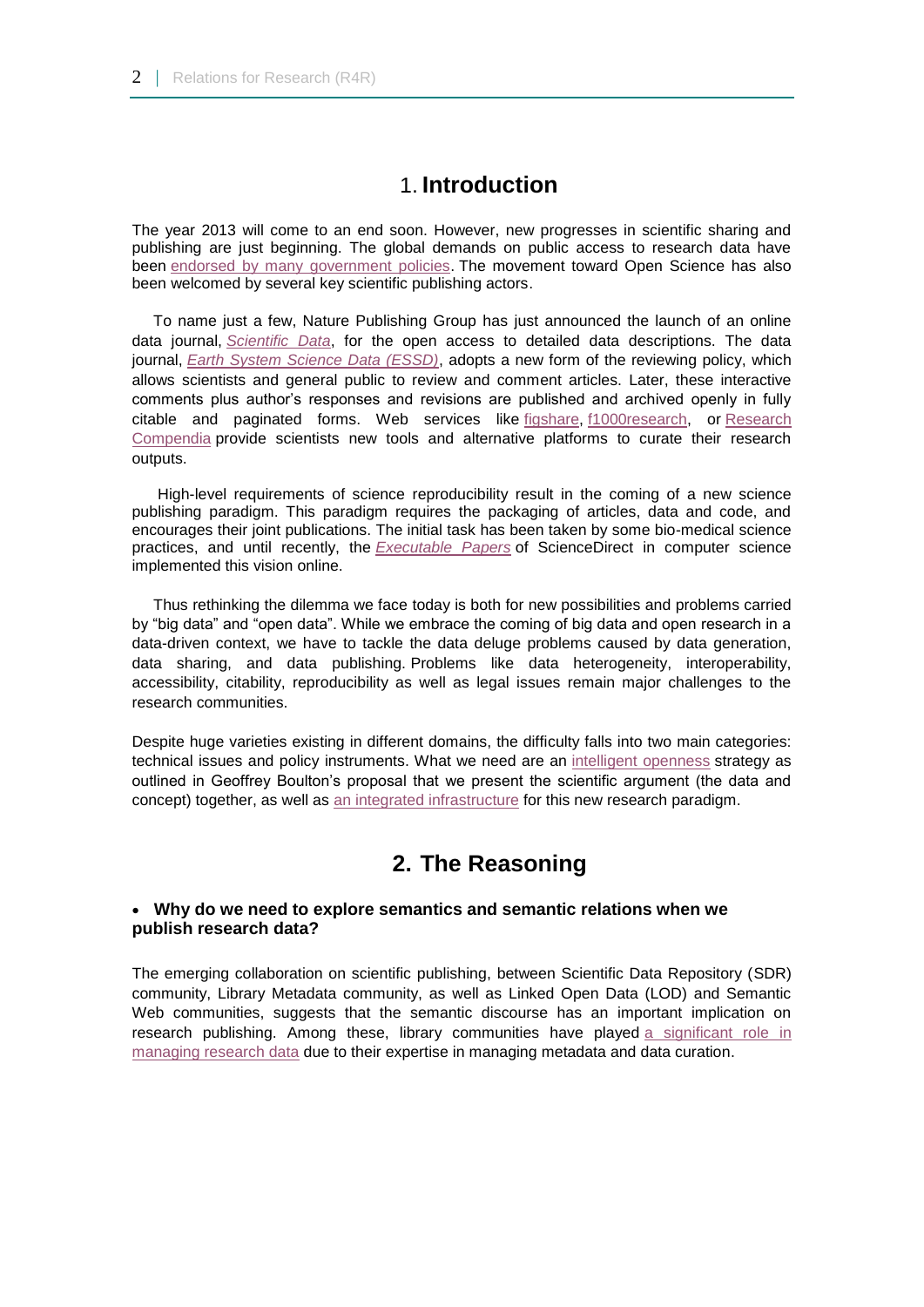

Yet, current state of metadata standards [in the scientific context is not sufficient](http://www.ijdc.net/index.php/ijdc/article/viewFile/8.1.157/304) for data integration and reuse. More efforts need to be taken on scientific publishing and citation. Also, it is difficult to agree on a single metadata schema or standard in the open Web context. Challenges still remain in the technical [complexity of mapping to achieve metadata](http://eprints.cs.univie.ac.at/79/1/haslhofer08_acmSur_final.pdf)  [interoperability.](http://eprints.cs.univie.ac.at/79/1/haslhofer08_acmSur_final.pdf)

 In addition, linking has been a major feature of how scientific datasets can be managed. Among which, [the problem of lacking dataset identity](http://www.ijdc.net/index.php/ijdc/article/viewFile/174/242) is the major obstacle to citation and metadata developments. In particular, metadata schemas for scientific data modelling can sometimes be too general or too specific in describing relations of multiple domains.

Accordingly, we argue that the LOD approach provides a possible solution to the above problems. The LOD approach provides unique URIs for object identity;

- 1. Users are free to set different URIs to refer to an object (e.g. using links like *owl:sameAs*).
- 2. For the accessibility, identity links such as the URI links (in subject and object) help machines to find more data; the property links (in predicate) provide meaning and context for data to be linked.
- 3. In general, RDF (Resource Framework Description) links help to decrease the interoperability problem by *pointing data to the vocabulary they use,* and to *the definitions of related terms* in other vocabularies.

Thus the LOD approach assists scientific datasets to be accessible, to be related to other data sources, and to be linked between different datasets semantically. (see more details from [Bizer, Cyganiak & Heath, 2007;](http://wifo5-03.informatik.uni-mannheim.de/bizer/pub/LinkedDataTutorial/) [Seneviratne, Kagal & Berners-Lee, 2009\)](http://dig.csail.mit.edu/2009/Papers/ISWC/policy-aware-reuse/cc.pdf)

#### **What kinds of policy mechanisms support the open research?**

Data reusing and remixing are part of the charm of open science. Yet, the data quality and usability are not easy to understand as long as provenance and licence information are not clear enough both for human and for machines.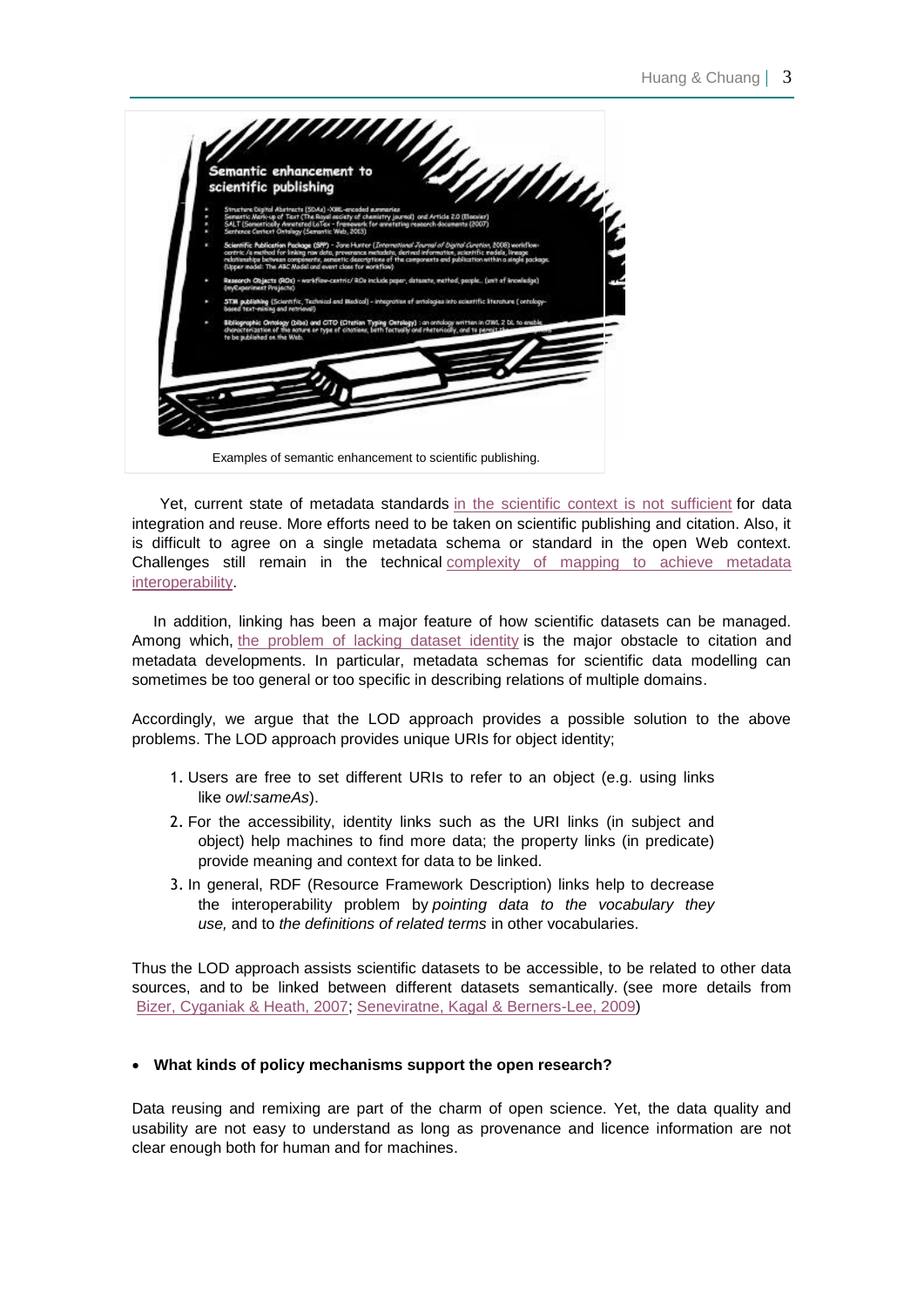While scientific data repositories need [provenance metadata](http://ils.unc.edu/bmh/pubs/ScientificDataRepositories-JASIST-2010.pdf) as the data preservation policy, the [computational traceability](http://opus.bath.ac.uk/34849/1/107_396_1_PB.pdf) has been required for the purpose of quality control and data reuse. Additionally, endless pages of copy right statements or license agreements are as complex as they can be. Thus people may have been violating others' rights without awareness of it. In such cases, if provenance and license information are machine-readable and further packaged with scientific datasets when they are travelling, [policy-aware tools](http://dig.csail.mit.edu/2009/Papers/ISWC/policy-aware-reuse/cc.pdf) like Semantic [Clipboard](http://dig.csail.mit.edu/2009/Papers/ISWC/policy-aware-reuse/cc.pdf) can thus help to detect license violations when exposing Creative Commons (CC) license metadata as RDF or RDFa.



(source: Semantic Clipboard <http://dig.csail.mit.edu/2009/Clipboard/>)

Accordingly, [a portable and packaged metadata policy](http://www.w3.org/2013/04/odw/odw13_submission_44.pdf) [is the key to the open research. For](http://www.w3.org/2013/04/odw/odw13_submission_44.pdf)  [a data collection to be open, they shall be freely downloaded, adapted, mixed with others, and](http://www.w3.org/2013/04/odw/odw13_submission_44.pdf)  [re-hosted for other services. Being available and accessible on the Web by itself is not](http://www.w3.org/2013/04/odw/odw13_submission_44.pdf)  [sufficient. A data collection must be easily ported to other computer systems, either on or on the](http://www.w3.org/2013/04/odw/odw13_submission_44.pdf)  [Web, for it to be called open.](http://www.w3.org/2013/04/odw/odw13_submission_44.pdf) The portable principle is also applied in modelling metadata for [scientific](http://opus.bath.ac.uk/34849/1/107_396_1_PB.pdf) data.

In other words, a portable and packaged research component should contain articles, data, code, as well as associated provenance and licence metadata as a completed knowledge package for research results reusing and remixing.

# **3. The Relations for Research (R4R) Conceptual Model**

Identity functions for scientific publications require the dataset to be constructed as [a](http://www.ijdc.net/index.php/ijdc/article/viewFile/174/242)  [semantically and logically concrete object.](http://www.ijdc.net/index.php/ijdc/article/viewFile/174/242) Thus we define two core classes: *Research Related Object (RRObject)* and *Research Related Policy (RRPolicy)*. Three objects, Article, Data, and Code, are classified as subclasses of RRObject. Two classes, Provenance and License are subclass to RRPolicy. For object properties, we identify seven relations in between RRObject objects and RRPolicy objects. Here we only present a summary table below for the R4R conceptual model.

| <b>Class</b>    | <b>Property</b>  | <b>Domain</b>   | Range                                       |
|-----------------|------------------|-----------------|---------------------------------------------|
| <b>RRObject</b> | locateAt         | RRObject        | rdfs:Resource (URL/URI/DOI/ISBN)            |
| <b>Article</b>  | hasTime          | <b>RRObject</b> | time:TemporalEntity                         |
| Data            | isPartOf         | <b>RRObject</b> | RRObject; void:Dataset                      |
| Code            | isCitedBy / cite | RRObject        | RRObject; cito: Citation Act; void: linkset |
| <b>RRPolicy</b> | isPackagedWith   | <b>RRObject</b> | Article; Data; Code; RRPolicy               |
| Provenance      | hasProvenance    | <b>RRPolicy</b> | prov:Entity                                 |
| <b>License</b>  | hasLicense       | <b>RRPolicy</b> | dcterms:LicenseDocument                     |

**Table 1.** A Summary of R4R.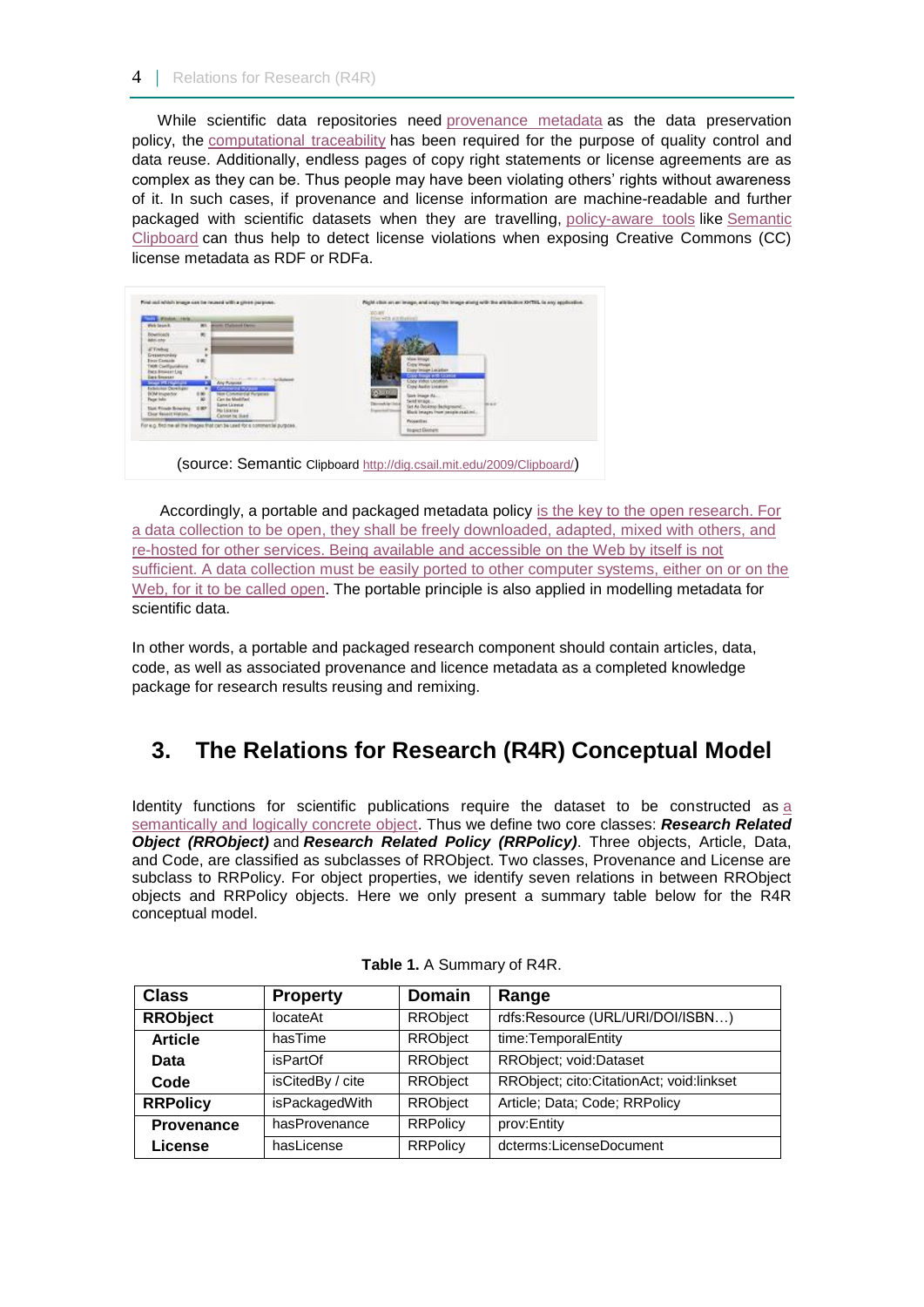Our rationale for the design of the two core classes has been flexible in the definition of scientific publishing. RRObject is not necessary only for the publication purpose. RRObject can use the property of "*isPackagedWith*" to combine all related objects whether been published or not.

Instead of using direct statements about sharing research and publishing rights, we can use the *License,* subclass of the RRPolicy, to refer to well-known licenses. For instance, licenses include. the [Creative Commons \(CC\)](http://creativecommons.org/licenses/) licenses for creative works; [Open Data Commons Open](http://opendatacommons.org/licenses/odbl/1.0/)  [Database License \(ODbL\)](http://opendatacommons.org/licenses/odbl/1.0/) for databases and datasets, or [your own](https://certificates.theodi.org/) [Open Data Certificates;](https://certificates.theodi.org/) as well as the [GNU General Public License \(GNU GPL or GPL\)](http://www.gnu.org/licenses/gpl.html) for software source code. These licenses and certificates can be bundled and packaged with RRObject through the property of "*isPackagedWith*".

The ability to identify the relationship between articles, data and code is essential to a full understanding of the R4R design. To help explain the conceptual model, seven correlations are discussed.

1. **Article-Article:** This is the most conventional relation that has been used in scientific publishing and citation through the bibliography. We use "*isCitedBy*" to provide a general relation between article and article, and refer to CiTO ontology for further semantics of various relation types.

2. **Article-Data:** Data or datasets collected, created, and derived for a research itself "*isPackagedWith*" the Article. Article can also "isPackagedWith" Data. Furthermore, according to CiTO, Article can *cite* Data, and Data can cite Article.

3. **Article-Code:** The relation of Article and Code share the same logic with Article and Data for "*isPackagedWith*" and "*isCitedBy*".

4. **Data-Data:** Data can be "*isPartOf*" other Data based on the granularity and scalability of the dataset. However, the relation of "isPartOf" is transitive and reflexive. Data can also "*cite*" Data.

5. **Data-Code:** Code can be "*isPartOf*" Data; Data can be "isPartOf" Code. However, according to [CiTO,](http://purl.org/spar/cito) Article can cite Data, and Data can cite Article. Although "isPartOf" and "isCitedBy" share some similar semantics, we use "isPartOf" for being capable of representing transitive relation.

6. **Code-Code:** The relation of Code and Code share the same logic with Data and Data for "*isPartOf*" and "*isCitedBy*".

7. **Article-Data-Code:** The relations between the three kinds of RRObject can raise some interesting questions. For example, when CodeA "*isPartOf*" DataB, and CodeA "*isCitedBy*" ArticleC, what relation between DataB and ArticleC can we say about? Is there a concise term we can use to express such a relationship?

The relations described above for Article, Data and Code are such some of the initial steps prepared for some clarifications of research components. Note that, the proposed R4R conceptual model here is not yet a formal ontology, as we have not finalized the detailed vocabulary to be used. In the meantime, we also need to elaborate the model with some use cases.

In addition, data citation standards and practices are still in progress. Most models and tools of provenance for web databases and scientific workflow are [still in the experimental level.](https://www.jstage.jst.go.jp/article/dsj/12/0/12_OSOM13-043/_pdf) Definition and relation of R4R may need to be refined in the near future. However, we here describe R4R in the form of a conceptual model so as to enter into discussion with research communities. We expect to develop and extend R4R later into a formal ontology.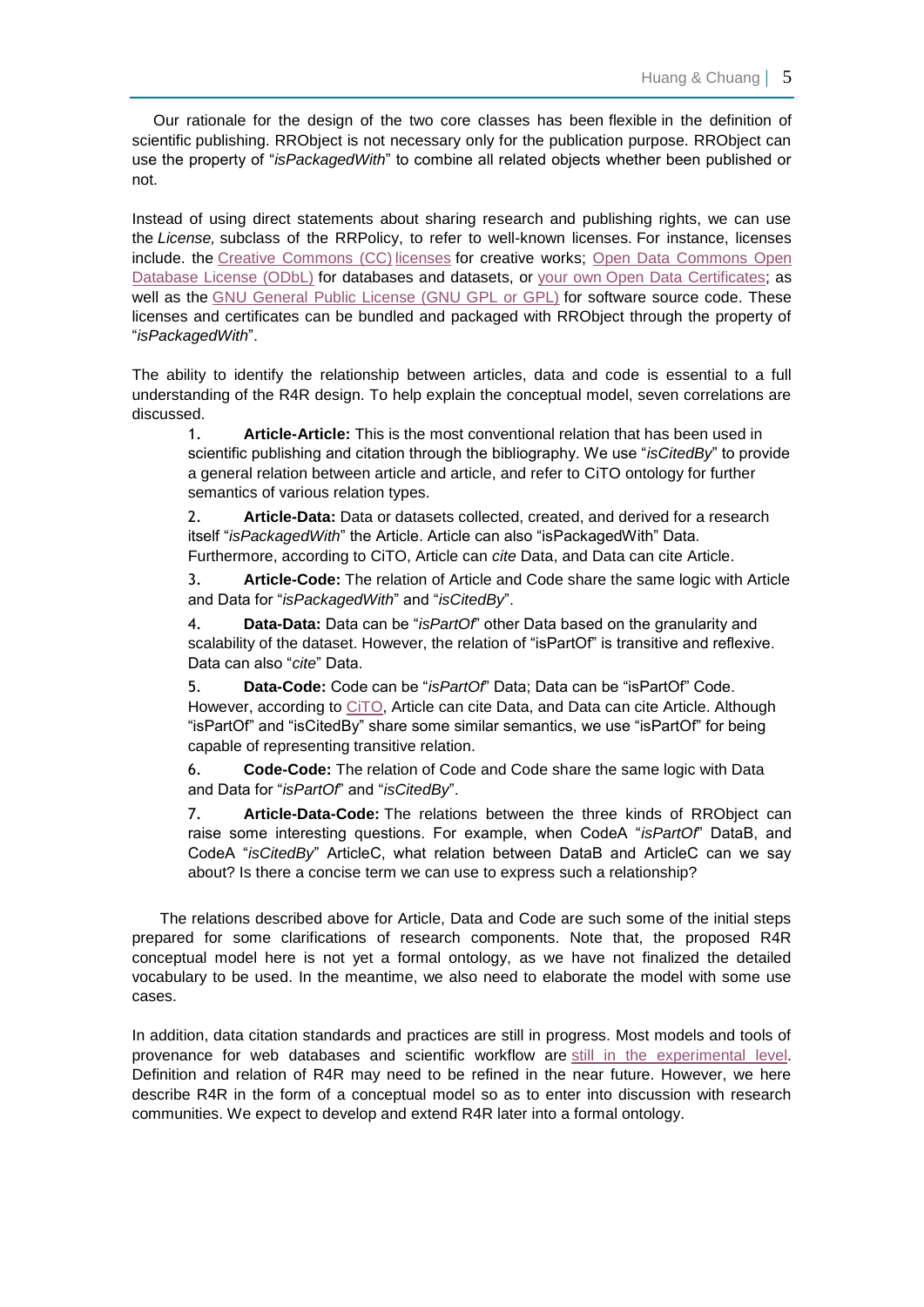### **4. Related Works and Discussion**

[Scientific Publication Packages \(SPP\)](http://ijdc.net/index.php/ijdc/article/download/8/4) is similar to our view in packaging textual publications, raw data, derived products, algorithms, and software altogether. The major differences are two: (1) SPP has taken those research components in one concept, namely Data, based on the extension of the ABC model, a model for the library, museum and archival domains. (2) SPP does not consider license packaging. In contrast, the notion of [Research Objects](http://eprints.ecs.soton.ac.uk/21587/5/research-objects-final.pdf) (ROs) as first class citizens for sharing and publishing is similar to our R4R design.

 However, both ROs and SPP are workflow and life-cycle centric. While SPP emphasises data preservation and publishing, ROs focuses more on aggregation. Both ROs and R4R notice the necessity of packaging and licensing issues, but only R4R includes licensing in the core model. ROs packages the workflow with data, results and provenance; while R4R packages articles, data, code, provenance, license, and their semantic links. One specific difference distinguished R4R from the other two is that R4R stresses the importance of relations between research components for research publications and citations.

 In addition, existing vocabularies and ontology which are similar to R4R are the [MESUR](http://arxiv.org/pdf/0708.1150)  [ontology](http://arxiv.org/pdf/0708.1150) and [the Semantic Publishing and Referencing Ontologies \(SPAR\).](http://sempublishing.sourceforge.net/) MESUR and SPAR share the same purpose with R4R in that they describe the scholarly publishing tasks, but MESUR concerns more on scalability and the bibliometric usage, while SPAR provides core vocabularies and semantics for publishing and referencing in eight ontology modules.

 A further consideration is that it would be interesting to explore more on relationships between provenance and event, since provenance information provides relations of research components changed over time (e.g. editing history). In the editorial note of [the Preservation](http://id.loc.gov/ontologies/premis.html)  [Metadata: Implementation Strategies \(PREMIS\) Ontology,](http://id.loc.gov/ontologies/premis.html) it describes that "*Digital provenance often requires that relationships between objects and events are documented*".

SPP, ROs and MESUR all apply event concepts for describing life-cycle of objects. Three out of eight ontology modules in SPAR have event concepts (for example, by taking citation as an event, or taking care of event occurring in the publishing process and workflow). As R4R is still in its preliminary stage of design, we may consider to include event concepts in the future (note that our event based concept is more toward the "relation" property which focuses more on spatio-temporal relationships and cause-effect relationships explained in *[here](http://www.slideshare.net/andreasinica/20101203-an-event-ontology-for-disaster-informationhuang-and-chuang)*). As for an overall view of mapping between different provenance vocabularies, this can be seen from [the task of](http://www.w3.org/2005/Incubator/prov/wiki/Provenance_Vocabulary_Mappings#Provenir_ontology_to_OPM_Mapping_Rationale)  [W3C Provenance Incubator Group.](http://www.w3.org/2005/Incubator/prov/wiki/Provenance_Vocabulary_Mappings#Provenir_ontology_to_OPM_Mapping_Rationale)

## **5. Conclusion**

As discussed at the beginning, research challenges on technical complexity and policy instrument for an Open Research are still not well understood nor agreed on in many aspects. We hope this discussion and reasoning on why a LOD approach can serve as a semantic solution to various problems. And R4R can provide a conceptual framework to relating major components and relations to scientific publication and citation. To conclude, we summarise them in the following:

- 1. A research publication has to be packaged with both RRobject (article, data, and code) and RRPolicy (provenance and license) in a portable and policy-aware manner.
- 2. A research model that highlights relations between various research components has been proposed. We propose a Linked Open Data approach into scientific publishing process.